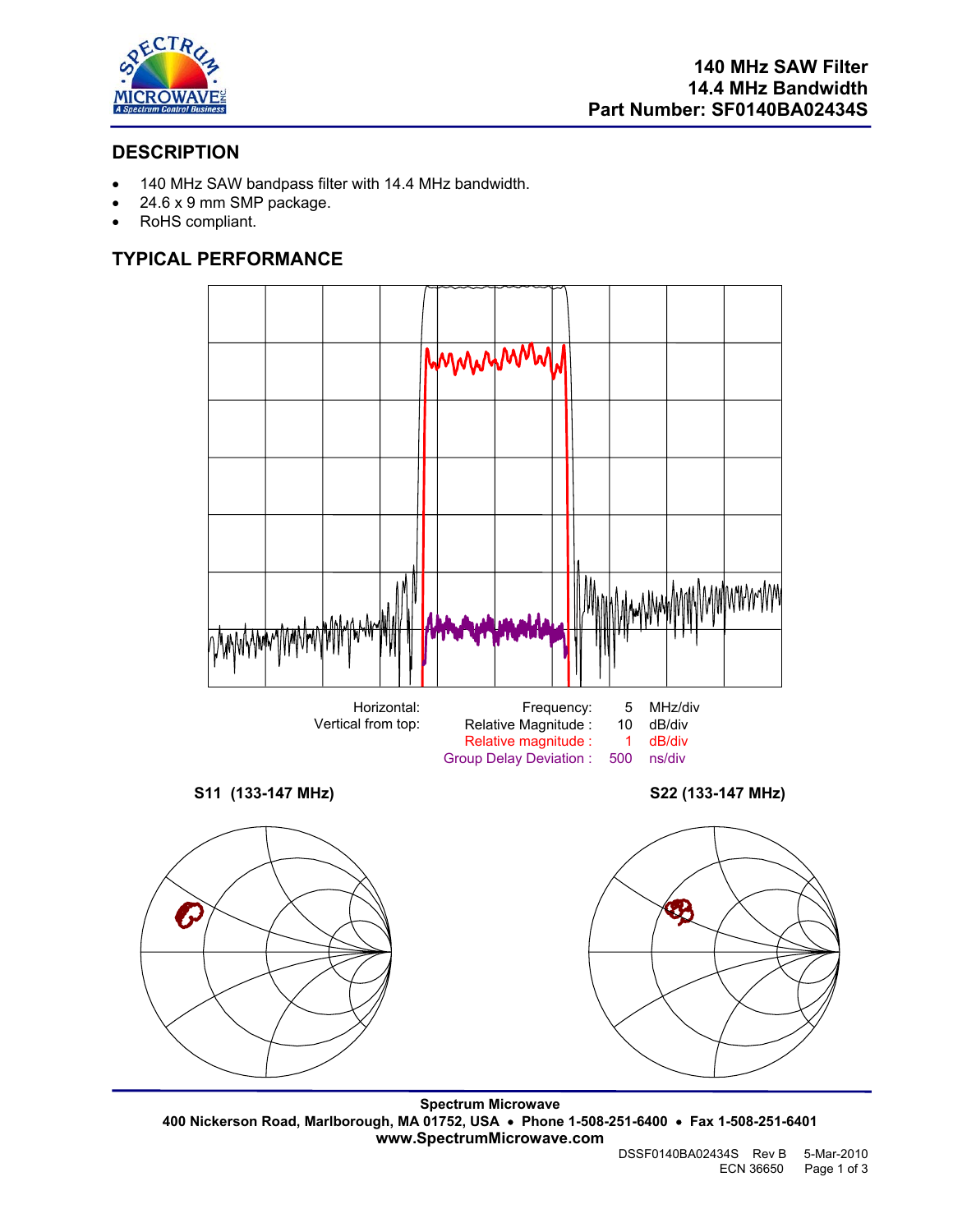

# **SPECIFICATION**

| Parameter                                   | <b>Min</b> | <b>Typ</b> | <b>Max</b> | <b>Units</b> |
|---------------------------------------------|------------|------------|------------|--------------|
| Center Frequency $F_c$                      | 139.70     | 140.00     | 140.30     | <b>MHz</b>   |
| Minimum Insertion Loss                      |            | 19.8       | 22         | dB           |
| 1 dB Bandwidth <sup>2</sup>                 | 14.4       | 14.75      |            | MHz          |
| 3 dB bandwidth <sup>2</sup>                 | 15.0       | 15.06      |            | <b>MHz</b>   |
| 20 dB Bandwidth <sup>2</sup>                |            | 15.90      | 16.10      | <b>MHz</b>   |
| 40 dB Bandwidth <sup>2</sup>                |            | 16.33      | 16.50      | <b>MHz</b>   |
| Lower 45 dB Band Edge <sup>2</sup>          | 131.50     | 131.844    |            | <b>MHz</b>   |
| Upper 45 dB Band Edge <sup>2</sup>          |            | 148.26     | 148.50     | <b>MHz</b>   |
| Amplitude Variation (Fc +/- 7 MHz)          |            | 0.7        | 1.0        | $dB$ p-p     |
| Group Delay Variation (Fc +/- 7 MHz)        |            | 30         | 60         | ns p-p       |
| <b>Absolute Delay</b>                       |            | 2.08       | 2.10       | <b>us</b>    |
| Rejection (129 to 131.5)                    | 45         | 48         |            | dB           |
| Rejection (148.5 to 151 MHz)                | 45         | 48         |            | dB           |
| Rejection (40 to 129 MHz)                   | 45         | 42         |            | dB           |
| Rejection (151 to 190 MHz)                  | 45         | 51         |            | dB           |
| Rejection (190 to 400 MHz)                  | 45         | 52         |            | dB           |
| <b>Temperature Coefficient of Frequency</b> |            | -94        |            | ppm/°C       |
| <b>Ambient Temperature</b>                  |            | 25         |            | $^{\circ}$ C |

Notes: 1. Defined as the average of the lower and upper 3 dB frequencies. 2. All dB levels are defined relative to the insertion loss at 63 MHz.

## **MAXIMUM RATINGS**

| Parameter                          |     | 'lax |        |
|------------------------------------|-----|------|--------|
| Storage Temperature Range          | -40 | 85   | $\sim$ |
| <b>Operating Temperature Range</b> |     |      | $\sim$ |
| Input Power Level                  |     |      | dBm    |

## **MATCHING CIRCUIT**



Notes:

1. Recommend use of 2% tolerance matching components.

2. Component values are for reference only and may change depending on board layout.

**Spectrum Microwave 400 Nickerson Road, Marlborough, MA 01752, USA** • **Phone 1-508-251-6400** • **Fax 1-508-251-6401 www.SpectrumMicrowave.com**